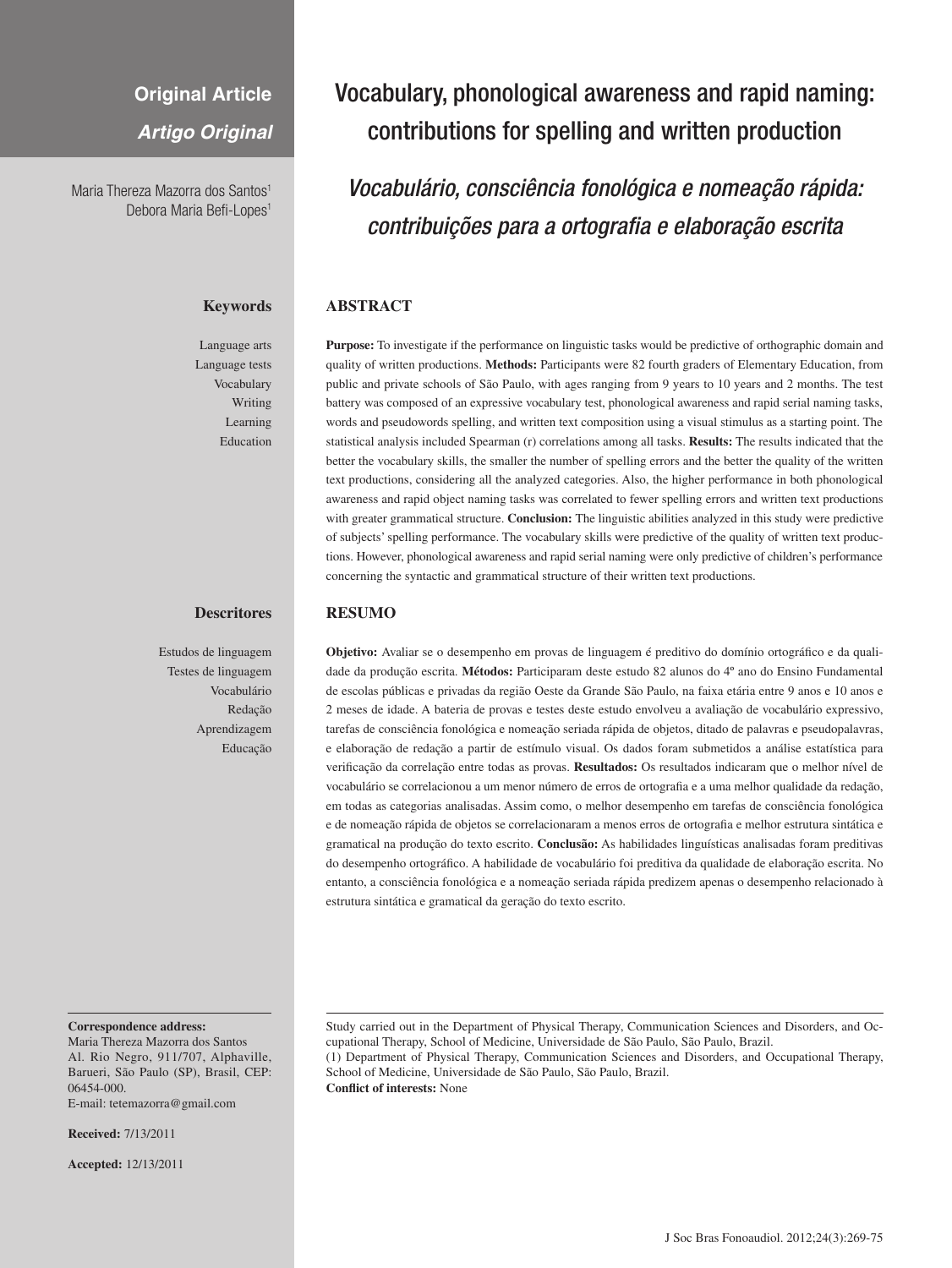## **INTRODUCTION**

Although the oral language relevance to reading decoding is not unanimous in the literature, some authors have suggested that lexical acquisition has some influence on written language development in the initial phases of literacy acquisition, arguing that the writing of any word, even considering low frequency words and pseudowords, implies in lexical searching. Finding a lexical representation requires both phonological and orthographic processes, because this information is intrinsic to the word representation<sup>(1)</sup>. Moreover, children's vocabulary level would be predictive of their later reading and writing performances<sup>(2)</sup>. Young children have a remarkable capacity for quickly acquiring new words. This is one of the most important and elementary aspects of language acquisition, which involves the ability to link the phonological form to its referent, due to general attentional mechanisms used to identify phonotactic, syntactic and semantic regularities of the linguistic environment<sup>(3)</sup>.

After the initial rapid vocabulary growth in the semantic level, vocabulary becomes more and more refined due to frequent exposures to words throughout weeks, months or years. This refining is a slower process that involves the development of a network of relationships among words, by means of semantic characterizations<sup>(3)</sup>. The hierarchical system of lexical organization involves a basic level of concepts and its superordinate concepts. The basic concepts are first learned by the child, that is, the child first learns "cat" (which is a basic concept) and then the concepts "animal" or "feline" (which are superordinate concepts), before "Siamese cat" (which is a subordinated concept).

Therefore, a higher amount of information is found in the basic level of categorization, which instances share an expressive amount of attributes concerning its form, representation gestures, and functionality to human beings. In the superordinate level, more instances are included but with less specificity. Conversely, in the subordinate level, there are fewer instances and more specificity $(4)$ . The network of semantic connections continue to be developed during the scholar years and, around the age of nine years, there is a remarkable change concerning the conceptual domain of the taxonomic relationships that involves class relations. Thus, for most children at this age, a given word elicits another word of the same semantic class or paradigm, in word-association tasks (for example: car – truck). It suggests, therefore, that the taxonomic relations become amazingly noticeable throughout the time, although only around the age of 10 years children start to consistently include the labels of these categories $(5)$ .

The cognitive operations involved in phonological processing work out automatically during the speech perception and production in real time. However, speakers gradually develop the capacity not only to think about the phonological information, but also to manipulate it. This metaphonological ability, the phonological awareness, is critical for written language learning, since the alphabetical system encodes lexical inputs at the phoneme level. In an alphabetic system, readers undergoing literacy rely basically on phonological decoding, converting a letter or a letter set into sounds, in order to read the words $<sup>(6)</sup>$ .</sup> There is wide evidence of a strong correlation between the phonological awareness before the onset of alphabetization and later reading and writing skills development<sup>(7,8)</sup>, and it is known that phonological awareness is the best indicator of spelling ability concerning both regular and irregular words<sup>(9,10)</sup>. Besides that, results from interventional studies $(11-13)$  have proved that metaphonological abilities can be developed under stimulation, ensuring success in the learning of reading and writing.

Phonological decoding is also a self-teaching mechanism. Each time a child becomes able to successfully decode a non- -familiar word, it allows the acquisition of specific orthographic information from that word. Consequently, the child develops knowledge about the words' orthography and the orthographic conventions of his or her idiom, which can be extended to other words. In that sense, writing provides a means for comprehension of the relationship between speech sounds and words' spelling, because it forces the child to think about the letter-sound correspondences, the relationship between spoken and written language, and the orthographic patterns and rules, leading him or her to develop better phonemic awareness abilities<sup>(14)</sup>.

The operational memory and the lexical access also perform a primordial role on the development of proficient reading and writing. When reading or writing a word, the child recovers some orthographic and phonological information from the lexicon and retains it in the operational memory, until he or she has made the phoneme-grapheme association<sup>(15)</sup>. Both the lexical access and the operational memory predict an additional variance in the written language learning, besides the variance predicted by both phonological awareness and the knowledge about phoneme-grapheme correspondence<sup>(16,17)</sup>. The information stored in the long-term memory is phonologically coded, allowing a faster and more effective recovering. The progressive lexical reorganization, as a response to the acquisition of a greater number of phonologically similar words, would explain how children develop the sensitivity required for deeper levels of phonological structures, faster and more accurate lexicon, and efficient use of the phonological sketchpad to encode information in the operational memory. Such fact justifies why children generally present better performances on phonological awareness tasks involving high frequency words $<sup>(6)</sup>$ .</sup> Since the written language learning is tightly related to these three phonological processing operations, the rupture in any one of them could cause a deleterious impact on reading and writing learning $(18)$ .

Until recently, the influence of rapid serial naming on reading and writing had been ignored or it was thought to be dependent to the general phonological processing. Differences between rapid serial naming and phonological awareness rely on the complex cognitive structure for naming, as well as on the importance of the time periods among and through each one of its multiple subprocesses. The rapid serial naming involves a series of attentional, perceptive, conceptual, mnemonic, and lexical processes. Then, the motor commands translate the recovered phonological information into a name which is then spoken into words. The entire process occurs in 500 ms. This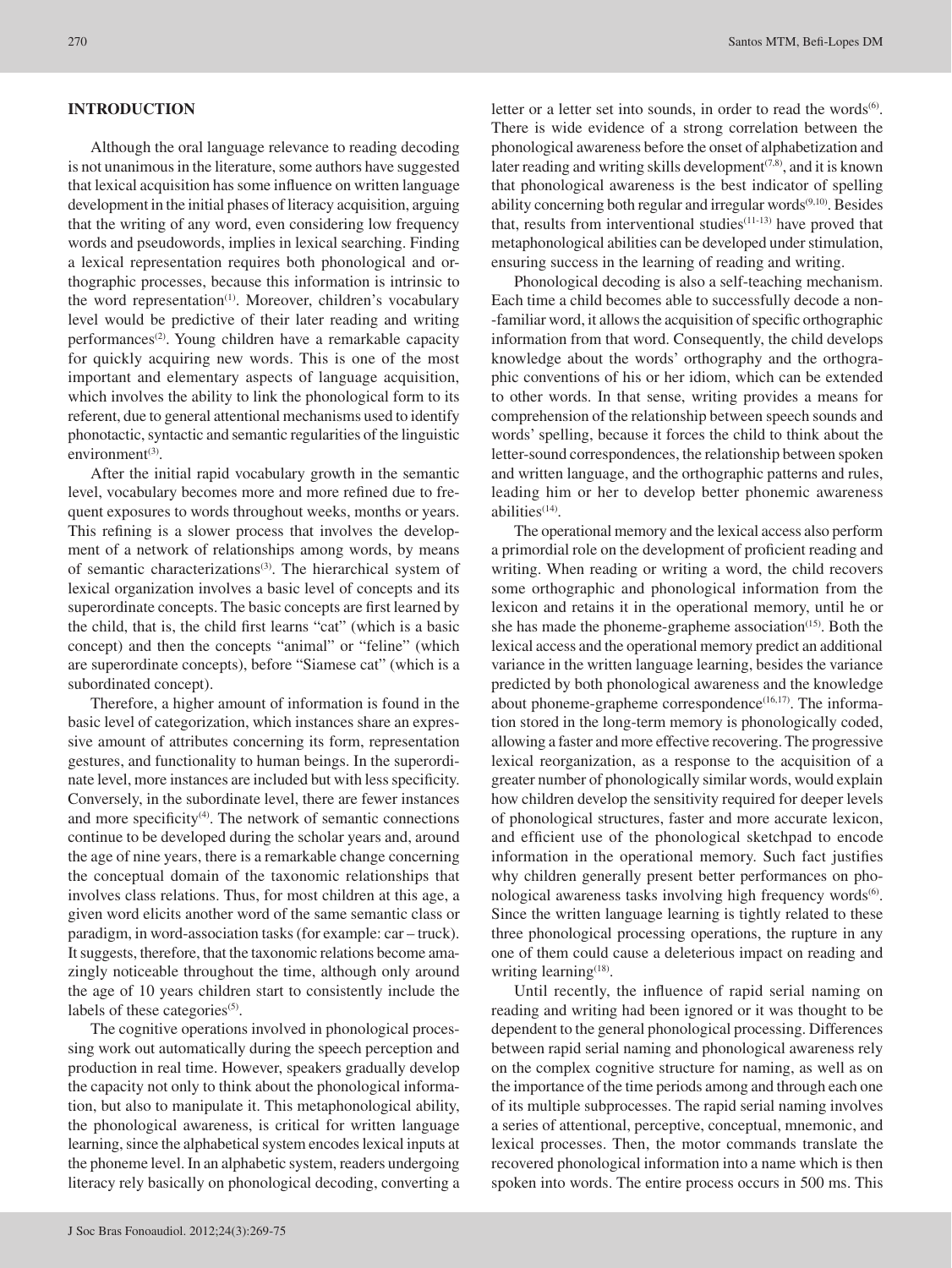model exemplifies both the importance of the access to phonological encoding during naming and the fact that the phonological process represents only one of the multiple processes involved in the task. Moreover, an extra demand of speed and seriation is added to each one of these components, making the rapid naming a diverse and singular cognitive task $(19)$ .

Even though many researchers have agreed that rapid serial naming is connected to the written language, the exact way it happens remains controversial. In the same way, the existence of a special relationship between rapid naming and the spelling ability, contrarily to phonological awareness, is not unanimously demonstrated. A study that have investigated the correlation among rapid serial naming, phonemic awareness, and several measures of reading and writing abilities highlights that phonological encoding skills are the basis for learning the words' correct spelling, even considering words with irregular letter-sound correspondences. The study also suggests that the subjacent mechanisms of rapid serial naming perform a relatively modest role on reading and writing acquisition in a written alphabetic system<sup>(20)</sup>.

Currently, some researchers have indicated that the orthographic domain depends on several linguistic knowledge sources that include: phonological awareness, phoneme- -grapheme correspondence, rules for acceptable and non- -acceptable sequences of letters, limitations of orthographic patterns according to the sound position in a word, that is, the orthotactic, semantics, and morphology, as well as clear and concise orthographic images<sup>(21)</sup>. The linguistic components that underlie orthography learning also underlie the reading learning(22). Therefore, the development of these two linguistic capacities follows a similar curse of acquisition. Currently, the most accepted theory about orthography acquisition and development is the repertory theory, instead of the stages theory. The repertory theory proposes that since the onset of literacy acquisition, children use several strategies to write orthographically, based on the knowledge mentioned above, varying only the intensity of using these strategies throughout the school age until adulthood $(21,23)$ .

There is also an effort to increase the scientific knowledge about the writing process concerning both the development and the comprehension of the aspects involved in this process. Generally, the models of written language development are conceptualized as problem-solving processes, by which writers attempt to produce a visible, legible, and understandable language that reflects their declarative knowledge<sup>(24)</sup>.

Text production relies on the graphomotor and linguistic capacities, which are controlled by brain areas that are myelinated during early childhood, whereas planning and revision capacities are executive functions controlled by the frontal lobe, which will be completely myelinated only in adolescence. For most children, the cursive letter becomes automatic at the end of the initial scholar years, but the orthography does not. In the subsequent scholar years, both letter's tracing and spelling become more and more automatic, releasing the operational memory capacity for planning and self-regulation during the writing process. As a result, the operational memory starts to make connections to executive processes that are specific to

the writing system. However it happens in a limited way, since the revision process emerges before the planning process and it does not occur at all language levels. Thus, individual differences may be observed concerning the development of executive functions, which support the strategies for text adaptation to a possible reader. There is also an enhancement in the connections between reading and writing, since children are increasingly asked to write about what they read, or asked to read their own productions in order to revise them. Only in adolescence there will be an increase in the connectivity among operational memory and all the cognitive components of the writing system, as well as the emergence of the revision capacity in all language levels, making the teenager's written productions closer to the production of an adult proficient writer $(25)$ .

An important component of the writing system is the generation of ideas. Every written composition is a creative act because it generates what did not previously exist. Ideas are probably stored in the implicit memory until they are consciously experienced, as they get into our explicit memory. Although some individuals seem more creative than others, it is not known where and how the ideas are outlined in the brain. Moreover, they cannot be expressed or communicated to others without language<sup>(25)</sup>.

The aim of this study was to investigate if the performance on vocabulary, phonological awareness and rapid naming tests would be predictive of orthographic domain and quality of a composition written by students from the fourth grade of Elementary School, so that more effective interventions can be developed concerning prevention, diagnosis, and treatment of reading and writing disorders.

## **METHODS**

#### **Participants**

This research was approved by the Ethics Committee for the Analysis of Research Protocols (CAPPesq) of the School of Medicine of the Universidade de São Paulo (USP), under protocol number 410/04.

Participants were 82 fourth graders of Elementary Education, from public (41) and private (41) schools of São Paulo, with ages ranging from 9 years to 10 years and 2 months. Subjects were selected according to the following criteria: school teacher indication, assuring that the child did not present speech, language and/or learning complaints; absence of diagnosis of language disorder, phonological disorder and/or of previous phonological intervention according to a questionnaire completed by parents or legal tutors; normal results on the naming task of the ABFW Phonology Test<sup>(26)</sup>, standardized for Brazilian Portuguese. All the participant's guardians signed the Consent Form.

### **Material and procedures**

All participants were assessed using the following tests:

ABFW Vocabulary Test<sup>(27)</sup>, standardized for Brazilian Portuguese, consisting of 118 pictures from nine conceptual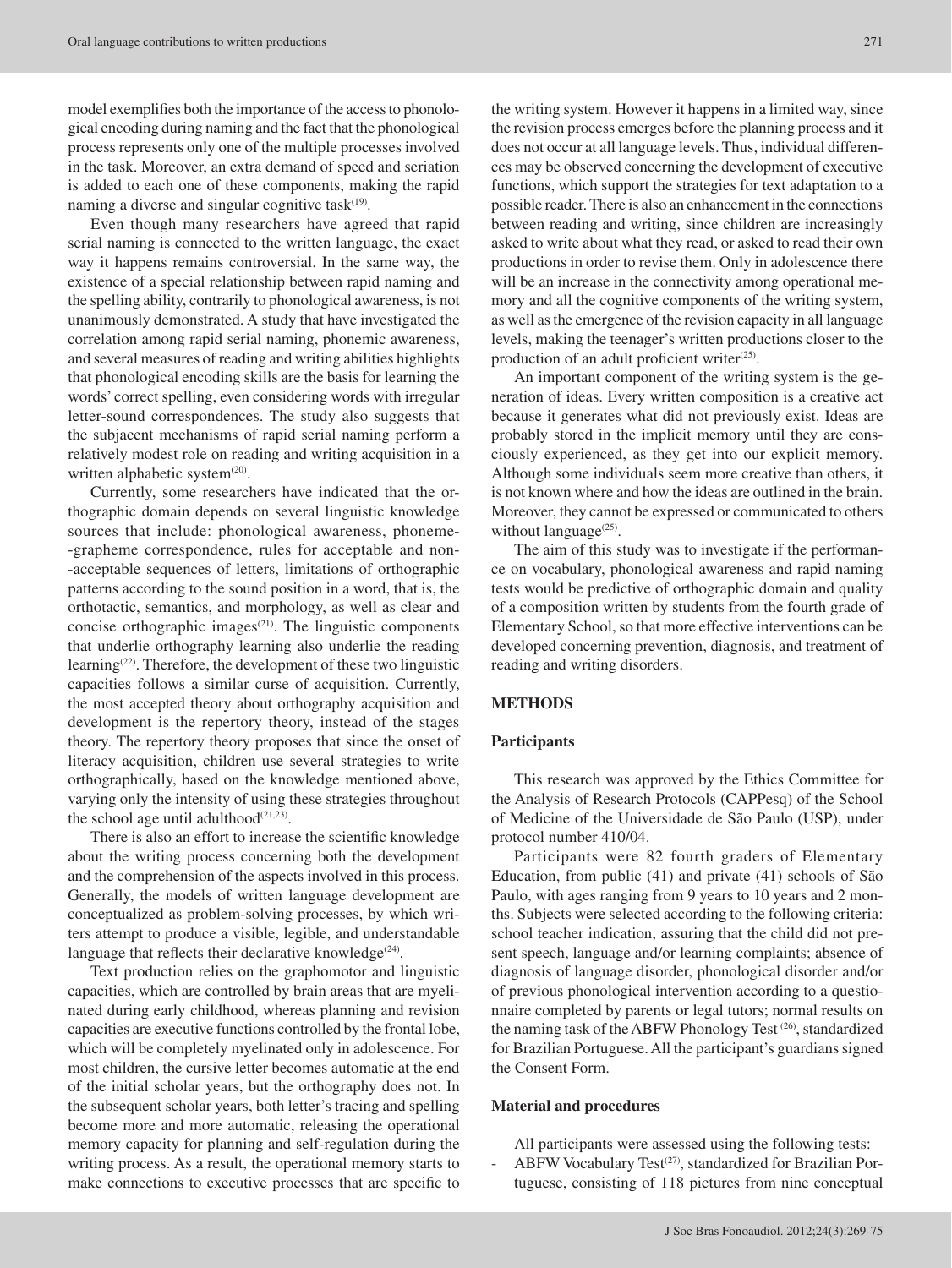fields: clothing, animals, food, means of transportation, furniture and accessories, professions, places, shapes and colors, and toys and musical instruments. The number of usual word designations (UWD), incorrect designations or substitutions processes (SP), and the number of no designations (ND) were analyzed. Even though this test was standardized for children up to 6 years of age, a lower age range than the mean age of the subjects, we chose to use it as part of the test battery anyway, due to the lack of another available vocabulary test standardized for Brazilian

Portuguese. The same analysis type was used, comprising

- usual word designations and substitution processes. Lindamood Auditory Conceptualization Test (LAC), adapted for Brazilian Portuguese<sup>(28)</sup>, for phonological awareness assessment. The converted scores (CS) were calculated for the following categories: I-A (identification and discrimination of three isolated phonemes), I-B (identification and discrimination of three isolated phonemes, having one repeated phoneme), II (metaphonological skills: phoneme exclusion, segmentation, addition, and phoneme inversion in pseudowords), and Total (sum of all the CS).
- Rapid Object Naming (RON) subtest from the Comprehensive Test of Phonological Processing (CTOPP), adapted for Brazilian Portuguese<sup>(28)</sup>. The naming time of 36 stimuli of two picture boards was measured and the number of errors was calculated.
- Spelling of ten high-frequency words (HFW), ten low--frequency words (LFW), and ten pseudowords (PW)<sup>(29)</sup>. The number of errors was computed.
- Written composition using a visual stimulus as a starting point. This task was analyzed using a protocol developed exclusively to this study, based on the Test of Written Language  $3<sup>rd</sup>$  Edition<sup>(30)</sup>, which defines three categories of written narrative assessment: Contextual Conventions (use of capital letters in the beginning of the phrases, number of paragraphs, use of commas, and number of spelling errors); Contextual Language (written text development concerning the use of periods, use of punctuation, connectives, subject- -verb, gender and numeral agreement, utterances length, the amount of correct words, cohesion, and vocabulary choices); and Story Construction (development of the theme suggested by the picture stimulus, ideas expression in an organized and understandable way, relationship between the story and the picture stimulus, written composition's level of energy, creativity, presence of characters with emotional or affective characteristics, some moral expression, and ending the story.

The test battery was administered at the school, during the period of students' attendance. The tests' administration was carried out in two individual sessions and one group session. In the first session, the Phonology tasks from the ABFW Child Language Test were administered. If the child presented no phonological disorders, the ABFW Vocabulary Test was then administered. In the second individual session, the LAC and RON tests were administered, in a randomly determined order, in the way that half of the subjects have first performed the LAC test, and the other half have first performed the RON test.

# **Statistical analysis**

The Spearman correlation coefficients (r) were calculated for determining correlations between the Vocabulary, LAC, RON, spelling, and written composition tests. The significance level adopted for all analyses was p=0.05.

# **RESULTS**

Table 1 shows the p-values and the Spearman correlation coefficients (r) among the Vocabulary, LAC, RON, spelling, and written composition tests.

The results point out the existence of correlations between the number of errors in the RON test and the number of errors in the spelling of HFW, total errors in the spelling, and the Contextual Language category of the written composition test; besides correlations among the LAC scores and the number of errors in the spelling of words and pseudowords, and the Contextual Conventions and Contextual Language categories of the written composition test. Moreover, there was correlation among the number of UWD and SP of the Vocabulary test and the errors in the spelling of words and pseudowords, and all the analysis categories of the written composition test (see Table 1).

## **DISCUSSION**

Results suggest that the RON seems to influence the orthographic domain, with special highlight to the correlation found between naming time and number of errors in the HFW spelling, confirming, therefore, the findings of previous research, which have reinforced the importance of this ability to the acquisition of orthographic encoding patterns<sup> $(16,17)$ </sup>. As it can be seen, the greater correlation between time of RON and word spelling occurred for the HFW, for which lexical access is supposed to be faster and more effective, due to a more segmented storage of these words, as a consequence of the lexical reorganization<sup>(6)</sup>. This result may indicate that the lexical access involved in the rapid naming task would influence the writing of high-frequency words, which are expected to be written from a memory strategy, being therefore strongly dependent of the quality of this lexical access. It is also possible to speculate that the subprocesses of visual integration involved in the RON task would be related to the establishment of orthographic mental pictures of the  $HFW<sup>(21)</sup>$ .

On the other hand, the observation of an existing correlation between time of RON and number of errors in the pseudowords spelling was unexpected. To write such words, the child is expected to use phonological encoding. In that sense, we did not suppose that some possible correlation with rapid naming would be found. Nevertheless, we observed that some of the participants used analogy strategies to write some words from their lexicon. Thus, the lexical access in the rapid naming task could be the common component between pseudowords writing and time of rapid naming, since some children did not write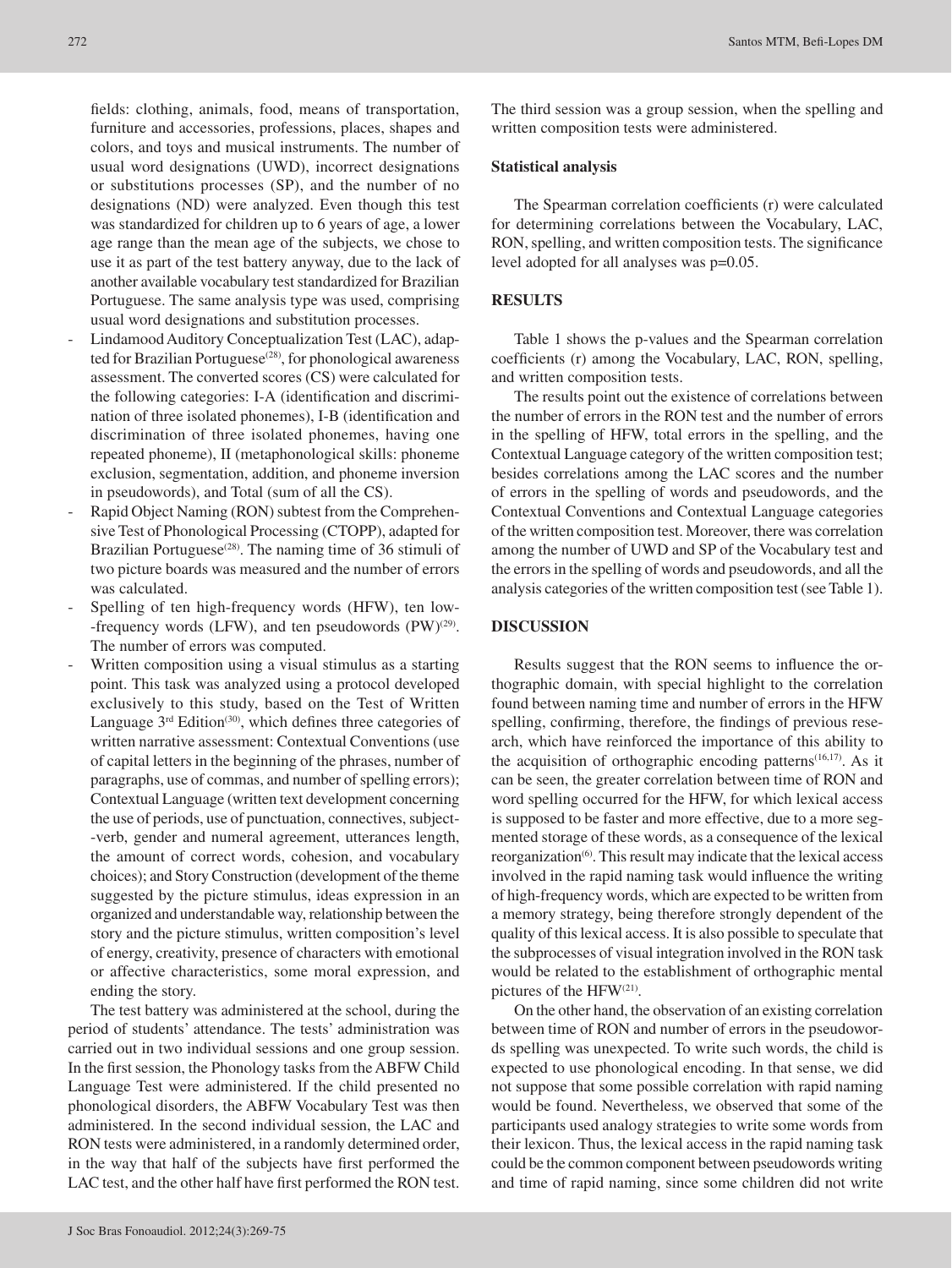**Table 1.** Correlations among the Vocabulary, LAC, RON, spelling, and written composition tests

| Test                   |   | <b>HFW</b> | <b>LFW</b> | <b>PW</b> | <b>Total errors</b> | Contextual<br>convention | Contextual<br>language | Story<br>construction |
|------------------------|---|------------|------------|-----------|---------------------|--------------------------|------------------------|-----------------------|
| Naming errors          | r | $0.240*$   | $0.277*$   | 0.144     | $0.278*$            | $-0.106$                 | $-0.257*$              | $-0.089$              |
|                        | р | 0.030      | 0.012      | 0.197     | 0.012               | 0.341                    | 0.020                  | 0.426                 |
| Naming time            | r | $0.412*$   | $0.351*$   | $0.229*$  | $0.362*$            | $-0.304*$                | $-0.408*$              | $-0.184$              |
|                        | р | 0.000      | 0.001      | 0.039     | 0.001               | 0.005                    | 0.000                  | 0.098                 |
| <b>LAC Category IA</b> | r | $-0.054$   | $-0.207$   | $-0.264*$ | $-0.197$            | $-0.043$                 | 0.083                  | 0.012                 |
|                        | р | 0.633      | 0.062      | 0.016     | 0.077               | 0.704                    | 0.460                  | 0.917                 |
| <b>LAC Category IB</b> | r | $-0.061$   | $-0.073$   | $-0.186$  | $-0.127$            | 0.015                    | 0.115                  | 0.073                 |
|                        | р | 0.584      | 0.515      | 0.093     | 0.255               | 0.891                    | 0.303                  | 0.514                 |
| <b>LAC Category II</b> | r | $-0.199$   | $-0.374*$  | $-0.188$  | $-0.308*$           | 0.194                    | $0.238*$               | 0.050                 |
|                        | р | 0.073      | 0.001      | 0.092     | 0.005               | 0.080                    | 0.032                  | 0.657                 |
| <b>LAC Total</b>       | r | $-0.251*$  | $-0.406*$  | $-0.242*$ | $-0.367*$           | $0.236*$                 | $0.338*$               | 0.212                 |
|                        | р | 0.023      | 0.000      | 0.028     | 0.001               | 0.033                    | 0.002                  | 0.056                 |
| <b>UWD</b>             | r | $-0.413*$  | $-0.331*$  | $-0.293*$ | $-0.410*$           | $0.318*$                 | $0.440*$               | $0.321*$              |
|                        | р | 0.000      | 0.002      | 0.008     | 0.000               | 0.004                    | 0.000                  | 0.003                 |
| <b>ND</b>              | r | 0.041      | 0.046      | 0.060     | 0.057               | 0.092                    | $-0.183$               | $-0.271*$             |
|                        | р | 0.717      | 0.679      | 0.595     | 0.610               | 0.409                    | 0.101                  | 0.014                 |
| <b>SP</b>              |   | $0.434*$   | $0.339*$   | $0.297*$  | $0.422*$            | $-0.345*$                | $-0.439*$              | $-0.312*$             |
|                        | р | 0.000      | 0.002      | 0.007     | 0.000               | 0.002                    | 0.000                  | 0.004                 |

\* Significant values (p≤0.05) – Spearman Correlation Test

Note: Naming errors = number of errors in the Rapid Object Naming test; Naming time = execution time in the Rapid Object Naming test; LAC Category IA = Lindamood Auditory Conceptualization Test Category I A; LAC Category IB = Lindamood Auditory Conceptualization Test Category IB; LAC Category II = Lindamood Auditory Conceptualization Test Category II; LAC Total = LAC total converted score; UWD = designation of the usual word; ND = no designation; SP = substitution process; HFW = high frequency word; LFW = low frequency word; PW = pseudowords; Errors total = total number of errors in the spelling test

them exclusively by phonological encoding, recovering segments of words from their long-term memory that were similar to the presented pseudowords<sup>(16,19)</sup>. These findings reinforce the idea that lexical access and operational memory are predictive of an additional variance in written language learning, besides the variance already predicted by phonological awareness and by the knowledge of grapheme-phoneme correspondence<sup>(17)</sup>.

Results have also showed that the better the children's performance in the identification, discrimination and phonemic manipulation tasks, the fewer the number of errors presented by them in the spelling task, reinforcing the importance of phonological awareness to the spelling apprehension of any kind of word<sup>(9-10,20)</sup>. Moreover, phonological decoding makes possible the self-teaching mechanisms, which allow the student to acquire orthographic representations that are needed to a rapid and accurate visual recognition of a word, as well as to achieve a proficient spelling $(14)$ .

Although we have found correlations between children's performance in the phonological awareness and rapid naming tasks and the number of errors in the spelling of words and pseudowords, these correlations were modest. This finding may indicate that, after the first years of literacy acquisition, with the increasing fluency on reading decoding, cursive letter, and orthographic domain, there would be, in the subsequent grades, a gradual decreasing of its influence on the writing process. Nevertheless, our results seem to indicate that, even in the fourth grade of Elementary School, children's performance in phonemic manipulation and rapid naming tasks may be a warning of possible difficulties in the orthographic domain. In that sense, these tasks should be part of the test battery for spelling assessment, in the diagnostic process of reading and writing disorders, or in preventive interventions.

The results also showed correlations between subjects' performance in the phonological awareness and rapid naming tasks and the categories Contextual Conventions and Contextual Language of the written composition test. Although most subjects had already acquired the domain of cursive letter, they were still dealing with spelling apprehension and starting to construct longer length texts, a process that involves the integration of several levels of knowledge and cognitive-linguistic processing, many of them common to phonological awareness and rapid naming tasks. Thus, the influence of the metaphonological capacity and rapid naming skills could be observed not only in spelling, but also in the generation of a written text. However, these linguistic processing abilities were not found to be correlated to the category Story Construction of the written composition test, which depends on other linguistic knowledge related to the narrative gender, executive and self-regulatory functions, and world knowledge $(24)$ .

Considering that the ABFW Vocabulary test $(27)$  is standardized for children up to six years of age, we could not establish direct comparisons between this reference and the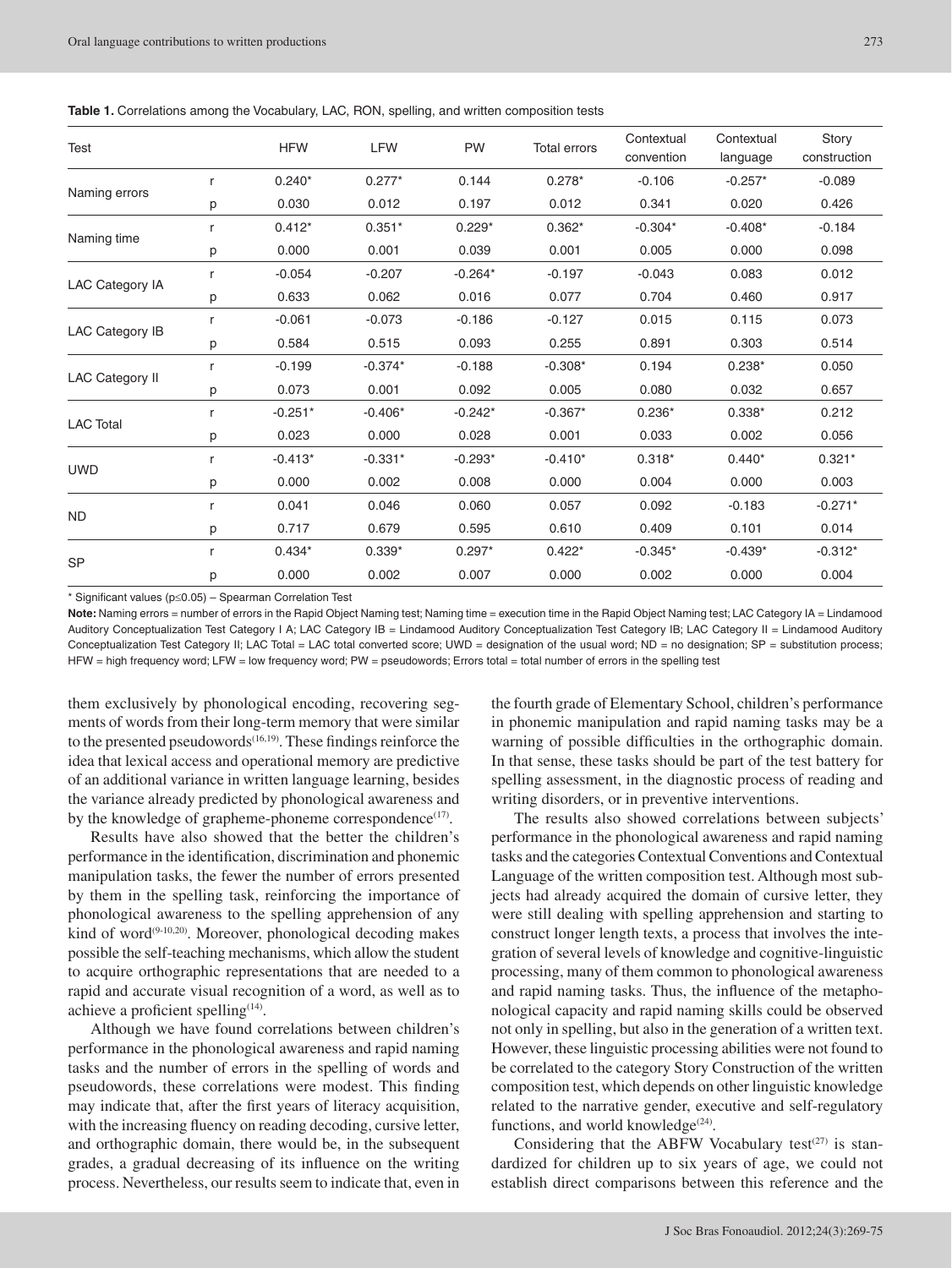studied subjects, once the lexical acquisition is a continuous process. Nevertheless, the characteristics of the SP observed in this study can be an indicator of greater lexical domain by the subjects, as they presented processes of superordination and subordination, showing the existence of a lexical analysis that involves more or less specificity $(4)$ , in which more complex, deeper, and richer characteristics are predominant, besides a greater conceptual domain of the taxonomic relationships, including the categories' labels $(5)$ .

It seems, therefore, considering the children's word choices characteristics, that the subjects presented an adequate lexical development, using linguistic skills for naming pictures when they do not remember or do not know their exact name, presenting substitution processes that were in general very pertinent, and almost not presenting no designations.

An important point to mention is the lack of lexical formal assessment tools standardized for Brazilian Portuguese that comprise the age range considered in this study.

Results indicated that the better the performance in the Vocabulary test, the smaller the number of errors in spelling of both words and pseudowords. Thus, the writing of any word, even considering low frequency words and pseudowords, would involve lexical searching, in the way that the vocabulary level seems to influence not only the comprehension and writing construction, but also the orthographic domain<sup> $(1)$ </sup>. This finding suggests that both oral and written language are dependent of the same basic subjacent cognitive capacities and, thus, the children who present worse oral language skills will probably have more difficulties in writing<sup>(2)</sup>. These results point out to the importance of specific vocabulary stimulation since the first scholar years, in order to enhance both word recognition and spelling.

Results also showed that all the analysis levels of the vocabulary test were correlated to the three categories of the written composition test. Children presenting greater vocabulary were found to write better stories, considering all the categories of writing composition analysis. On the other hand, no designations in the vocabulary test were found to be correlated to story construction. Although it was not a strong correlation, it might suggest that this level of vocabulary analysis would be related to the generation of ideas<sup>(25)</sup>. However, it is just a supposition and more specific researches are needed to confirm this hypothesis. Nevertheless, the occurrence of no designations in the vocabulary test could be considered as an indicator of difficulties in story construction from something that does not previously exist<sup> $(25)$ </sup>, what may be relevant to the diagnosis of reading and writing disorders.

The results regarding subjects' performance in the vocabulary test and in the categories of analysis comprised in the written composition test reinforce the relevance of lexical acquisition to the subsequent linguistic processing necessary to written language development, which involves orthographic, morphosynctactic and semantic domains, besides operational memory and lexical access. We could not forget to highlight the importance of language as the mediator of self-regulatory processes and executive functions, which perform a primordial role in the construction of a proficient writing.

### **CONCLUSION**

The linguistic abilities related to vocabulary, phonological awareness and rapid naming were predictive of the spelling performance of students attending the fourth grade of Elementary School. Besides that, students' performance in the vocabulary test was shown to be predictive of the capacity of developing a written narrative. In this age range, the phonological awareness and rapid naming abilities may predict syntactic and grammatical performances during the generation of a text, but not the quality of the story construction.

### **REFERENCES**

- 1. Perfetti CA. The psycholinguistics of spelling and reading. In: Perfetti CA, Rieben L, Fayol M, editors. Learning to spell: research, theory, and practice across languages. Mahwah, NJ: Lawrence Erlbaum; 1997. p. 21-38.
- 2. Romonath R. O conhecimento das palavras e a consciência metafonológica como fatores de predição da leitura e escrita de crianças com distúrbio específico de linguagem. Comunicação pessoal no 2º Composium Internacional da IALP, São Paulo, 2007.
- 3. Storkel H. Learning new words: phonotatic probability in language development. J Speech Lang Hear Res. 2001;44(6):1321-37.
- 4. Befi-Lopes DM, Galea DE. Análise do desempenho lexical em crianças com alterações no desenvolvimento da linguagem. Pró-Fono. 2000;12(2):31-7.
- 5. McGregor KK. Developmental dependencies between lexical semantics and reading. In: Stone CA, Silliman ER, Ehren BJ, Apel K, editors. Handbook of language and literacy: development and disorders. New York: The Guilford Press; 2006. p. 302-17.
- 6. Troia GA. Phonological processing and its influence on literacy learning. In: Stone CA, Silliman ER, Ehren BJ, Apel K, editores. Handbook of language and literacy: development and disorders. New York: The Guilford Press; 2006. p. 271-301.
- 7. Bryant P. It doesn't matter whether onset and rime predicts reading better than phoneme awareness does or vice versa. J Exp Child Psychol. 2002;82(1):41-6.
- 8. Barrera SD, Maluf MR. Consciência metalinguística e alfabetização: um estudo com crianças da primeira série do ensino fundamental. Psicol Reflex Crít. 2003;16(3):491-502.
- 9. Stage SA, Wagner R. Development of young children's phonological and orthographic knowledge as revealed by their spellings. Dev Psychol. 1992;28(2):287-96.
- 10. Waters GS, Bruck M, Seidenberg M. Do children use similar processes to read and spell words? J Exp Child Psychol. 1985;39(3):511-30.
- 11. Byrne B, Fielding-Barnsley R. Evaluation of a program to teach phonemic awareness to young children: a 1-year follow-up. J Educ Psychol. 1993;85(1):104-11.
- 12. Torgesen JK, Alexander AW, Wagner RK, Rashotte CA, Voeller KK, Conway T. Intensive remedial instruction for children with severe reading disabilities: immediate and long-term outcomes from two instructional approaches. J Learn Disabil. 2001;34(1):33-58.
- 13. Moore DR, Rosenberg JF, Coleman JS. Discrimination training of phonemic contrasts enhances phonological processing in mainstream school children. Brain Lang. 2005;94(1):72-85.
- 14. Share DL. Orthographic learning, phonological recoding, and selfteaching. Adv Child Dev Behav. 2008;36:31-82.
- 15. Wagner RK, Torgesen JK, Laughon PL, Simmons K, Rashotte CA. Development of young readers' phonological processing abilities. J Educ Psychol. 1993;85(1):83-103.
- 16. Wolf M, Bowers P. The double-deficit hypothesis for the developmental dyslexias. J Educ Psychol. 1999;91(3):415-38.
- 17. Manis FR, Doi LM, Bhadha B. Naming speed, phonological awareness, and orthographic knowledge in second graders. J Learn Disabil. 2000;33(4):325-33.